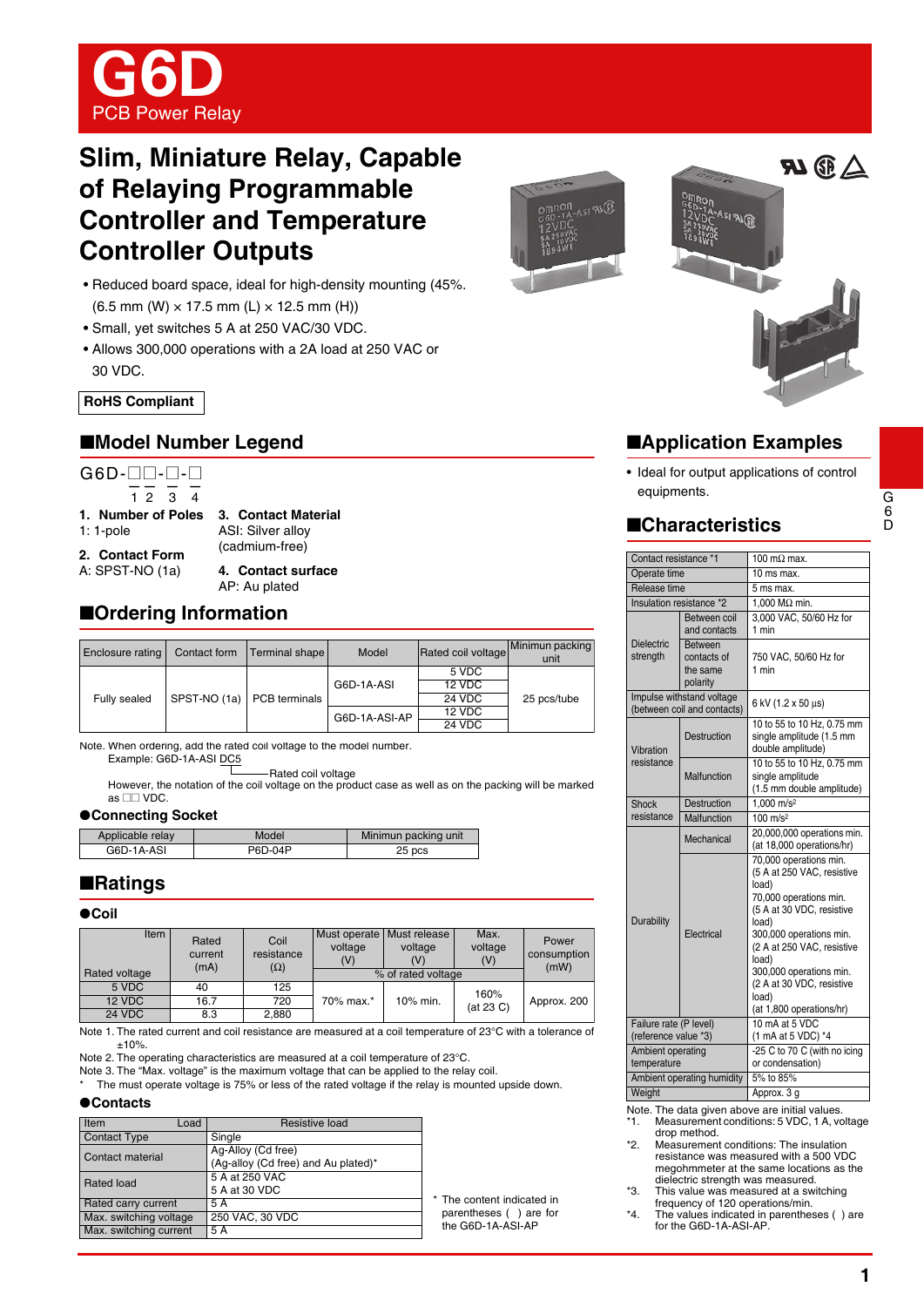# ■**Engineering Data**

### ●**Maximum Switching Capacity ●Durability ● △ Ambient Temperature vs.**



#### ●**Ambient Temperature vs. Must Operate and Must Release Voltages G6D-1A-ASI (-AP)**







# **Maximum Coil Voltage**



Ambient temperature (°C)

Note. The maximum coil voltage is the maximum voltage that can be applied to the relay coil.





Sample: G6D-1A-ASI 24 VDC Number of Relays: 5 pcs

6.5 max.

Test conditions: Impose a shock in the  $\pm X$ ,  $\pm Y$ , and  $\pm Z$ directions three times each with the Relay energized to check the shock values that cause the Relay to malfunction.

2.54

2.54

## ■**Dimensions**

## **G6D-1A-ASI (-AP) Terminal Arrangement Terminal Arrangement**





**Socket P6D-04P**





 $6.9 \text{ ma}$ <br> $(6.7)$ 

6±0.1



(0.71) 5.08

1 5 7

**Internal Connections** (Bottom View)

13

(No coil polarity)

Four, 1.1-dia.

**PCB Mounting Holes**  (Bottom View)



G 6 D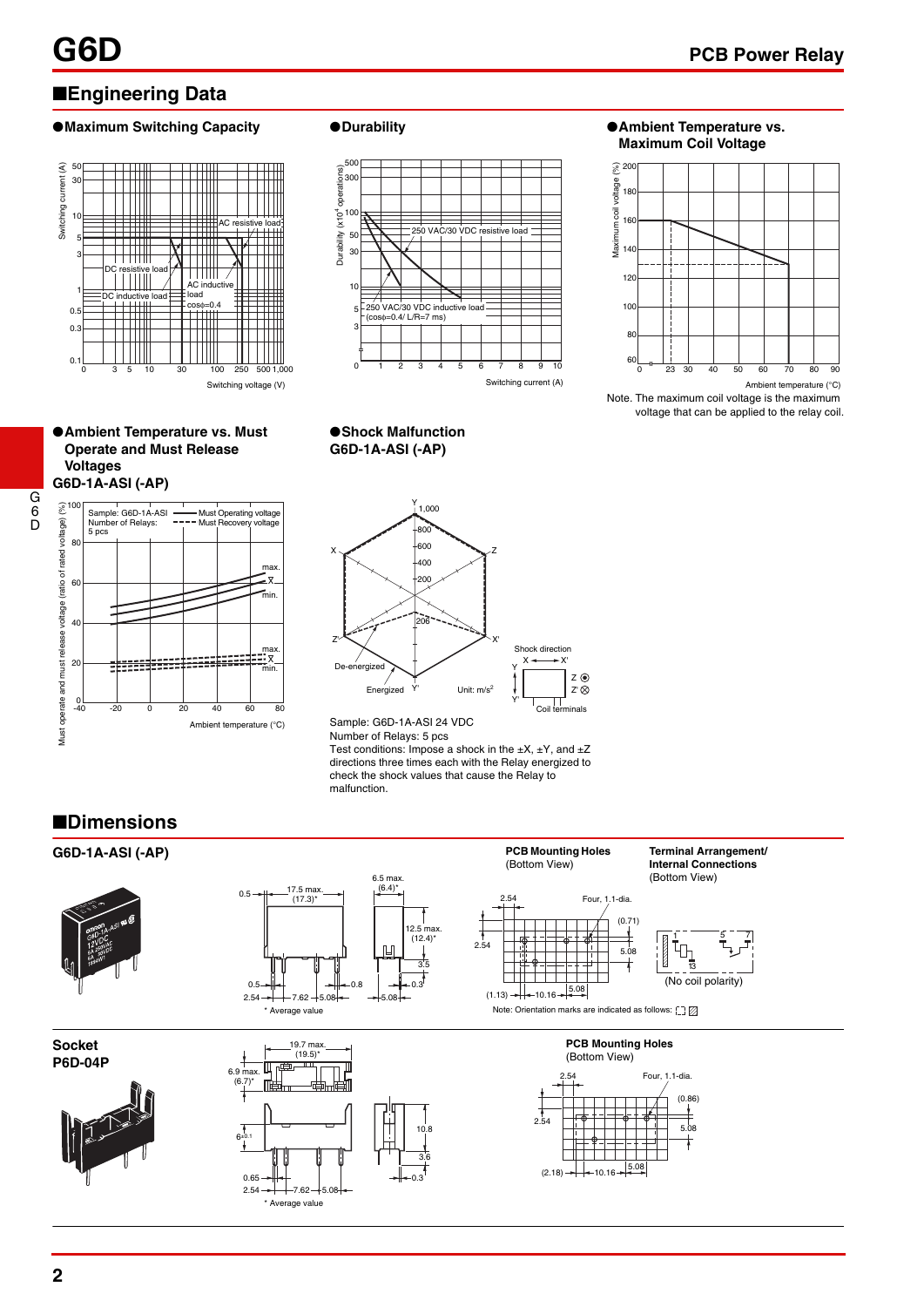# ■**Approved Standards**

●The rated values approved by each of the safety standards may be different from the performance characteristics individually defined in this datasheet.

### **UL Recognized M** (File No. E41515)

| Model            | Number of<br>poles | Coil ratings | Contact ratings                       | Number of test<br>operations |
|------------------|--------------------|--------------|---------------------------------------|------------------------------|
| G6D-1A-ASI (-AP) |                    | 5 to 24 VDC  | 5 A. 250 VAC 40°C<br>5 A. 30 VDC 40°C | 6.000                        |

### **CSA Certified** (File No. LR31928)

| Model            | Number of<br>poles | Coil ratings | Contact ratings                                               | Number of test<br>operations |
|------------------|--------------------|--------------|---------------------------------------------------------------|------------------------------|
| G6D-1A-ASI (-AP) |                    | 5 to 24 VDC  | 5 A, 250 VAC (Resistive) 40°C<br>5 A, 30 VDC (Resistive) 40°C | 6.000                        |

## **EN/TÜV Certified** (Registration No. R50167084)

| Model            | Number of<br>poles | Coil ratings  | Contact ratings                                               | Number of test<br>operations |
|------------------|--------------------|---------------|---------------------------------------------------------------|------------------------------|
| G6D-1A-ASI (-AP) |                    | 5, 12, 24 VDC | 5 A, 250 VAC (coso=1.0) 70°C<br>$5 A$ , 30 VDC (0 ms) 40 $°C$ | 70.000                       |

## ■**Precautions**

●**Please refer to "PCB Relays Common Precautions" for correct use.**

### Correct Use

#### ●**Mounting**

• More than two relays can be closely mounted right side up as shown in the following illustration.



Note. The space between each relay required for heat radiation may vary with operating conditions. Contact your OMRON representative for details.

• Use Surge Killer Diode when switching a DC inductive load in micro load (about 10 to 100 mA).

(Carbon deposition may decrease the contact reliability.)

#### ●**Socket Mounting Height**



#### ●**Mounting to a P6D**

- The P6D is flux-resistive. Do not wash the P6D with water.
- Dismount the relay from the socket before soldering the socket to a PCB.